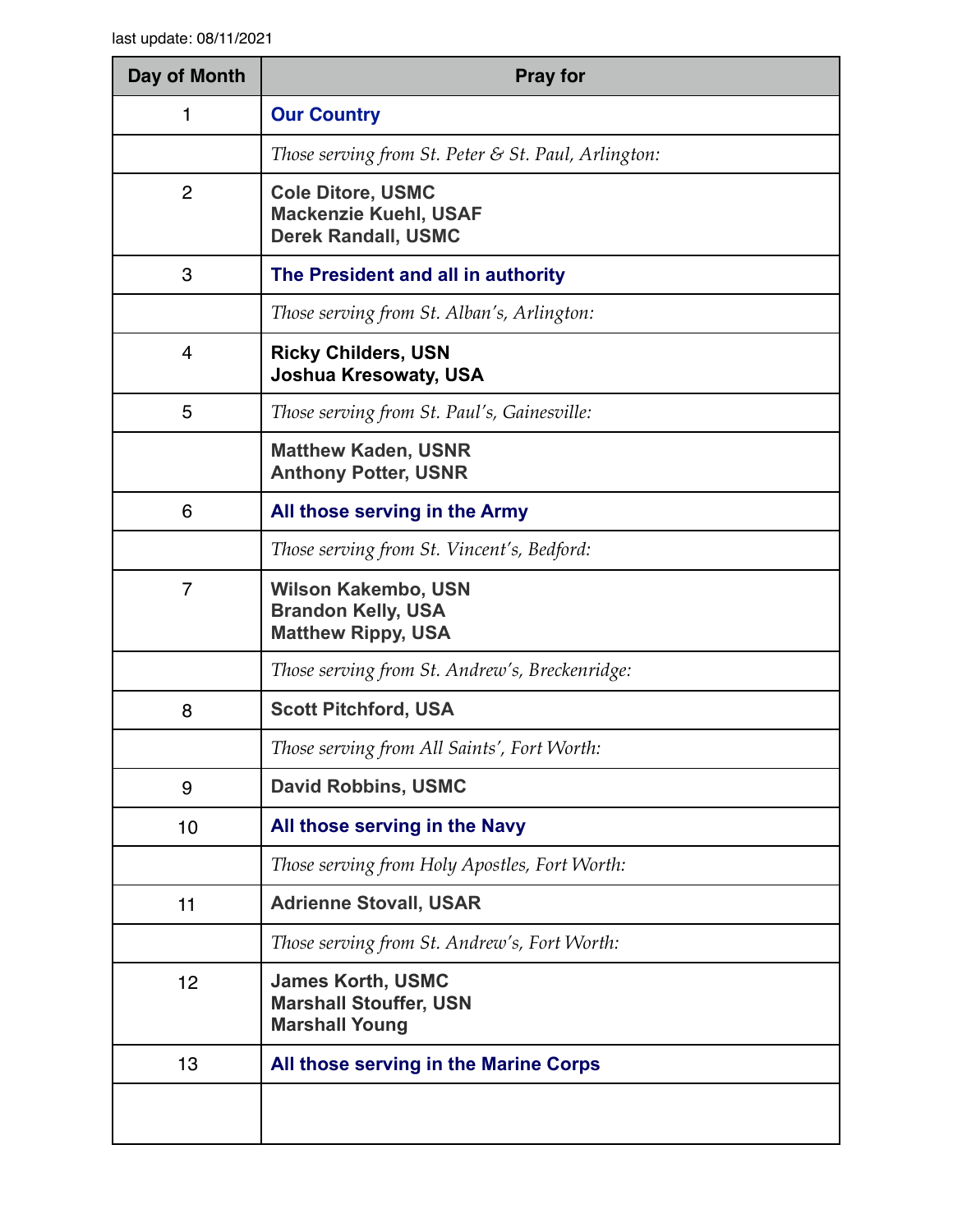| Day of Month | <b>Pray for</b>                                                                       |
|--------------|---------------------------------------------------------------------------------------|
|              | Those serving from St. Anne's, Fort Worth:                                            |
| 14           | <b>Ryan Carter, USAF</b><br><b>George Curl, USAF</b><br><b>Richard Curl, USAF</b>     |
| 15           | <b>Stephanie Curl, USAF</b><br><b>Kevin Frey, USA</b><br><b>Kevin Gonzalez, USMC</b>  |
| 16           | <b>Nautica Henderson, USN</b><br><b>Scott Morris, USAF</b>                            |
|              | Those serving from St. Timothy's, Fort Worth:                                         |
| 17           | <b>Ryan Jones, USA</b>                                                                |
|              | Those serving from St. Laurence, Southlake:                                           |
| 18           | <b>Seth Reed, USMC</b>                                                                |
| 19           | All those serving in the Air Force                                                    |
|              | Those serving from St. Luke's, Mineral Wells:                                         |
| 20           | <b>Stephen Theus, USA</b>                                                             |
|              | Those serving from San Juan Apostol, Fort Worth:                                      |
| 21           | <b>Ernesto Ordonez, USMC</b>                                                          |
|              | Those serving from Holy Cross, Abilene:                                               |
| 22           | <b>Chuck Armstrong, USAF</b><br><b>Stacey Schriner, USAF</b>                          |
|              | Those serving from St. Mark's, Arlington:                                             |
| 23           | <b>Christopher Buckingham, USA</b><br>Jason Buckingham, USA                           |
|              | Those serving from Christ Church, Waco:                                               |
| 24           | <b>Ryan Butler, USAF</b><br><b>Ricky Hobson, USAF</b><br><b>Timothy Winstead, USA</b> |
| 25           | All those serving in the Coast Guard                                                  |